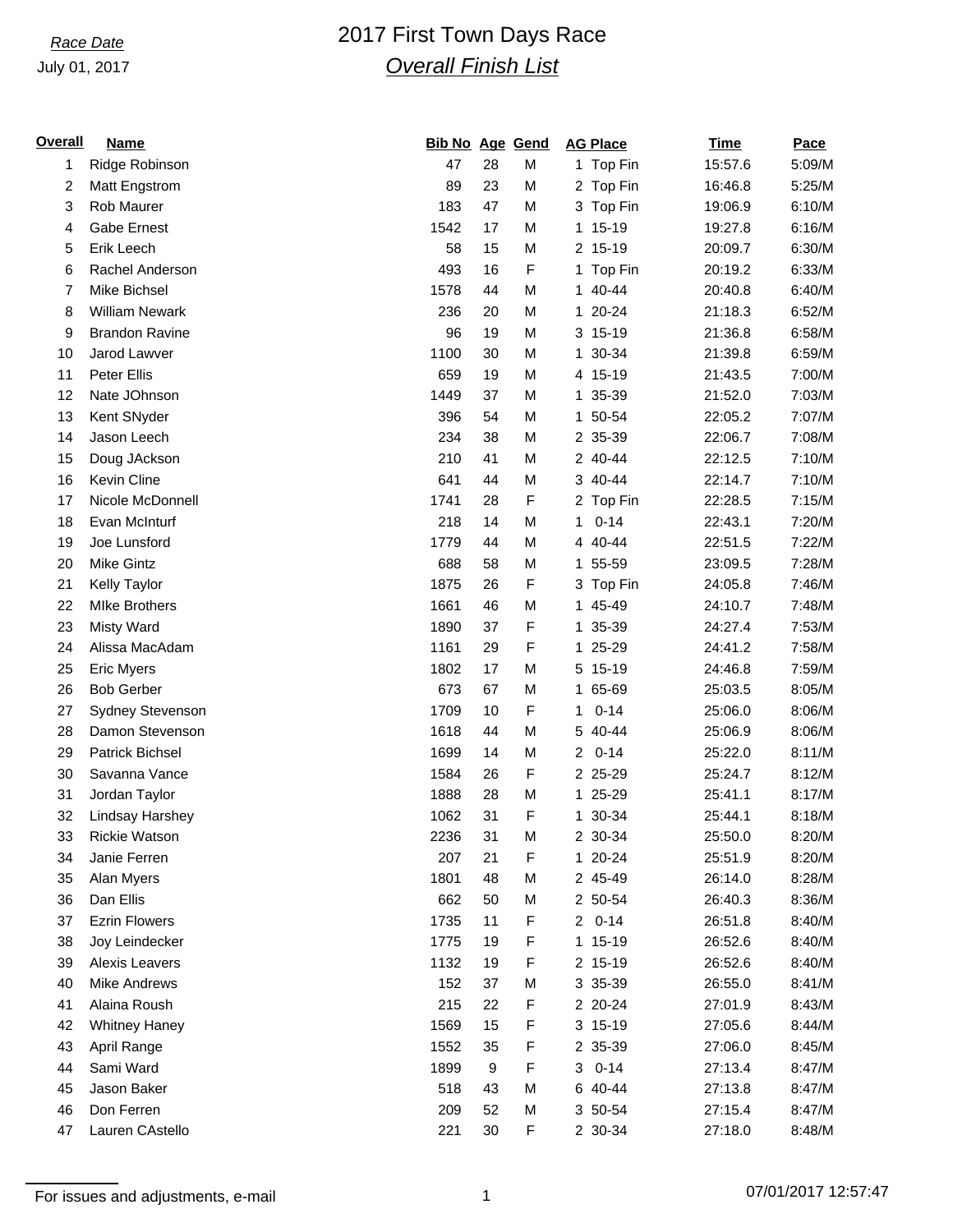## July 01, 2017

# *Race Date* 2017 First Town Days Race *Overall Finish List*

| Overall | <b>Name</b>                  | <b>Bib No Age Gend</b> |                |             | <b>AG Place</b>            | <b>Time</b> | Pace    |
|---------|------------------------------|------------------------|----------------|-------------|----------------------------|-------------|---------|
| 48      | Tony Mancari                 | 1153                   | 42             | М           | 7 40-44                    | 27:40.3     | 8:55/M  |
| 49      | <b>Bob Lorenz</b>            | 415                    | 61             | M           | 1 60-64                    | 27:48.0     | 8:58/M  |
| 50      | Luke Leindecker              | 1143                   | 18             | M           | 6 15-19                    | 27:51.7     | 8:59/M  |
| 51      | <b>Justin Myers</b>          | 1822                   | 14             | M           | $0 - 14$<br>3              | 28:36.6     | 9:14/M  |
| 52      | John Furniss                 | 672                    | 54             | M           | 4 50-54                    | 28:38.3     | 9:14/M  |
| 53      | Jennifer Knobloch            | 1092                   | 37             | F           | 3 35-39                    | 28:46.4     | 9:17/M  |
| 54      | <b>Austin Brothers</b>       | 1631                   | 12             | М           | $0 - 14$<br>4              | 28:56.1     | 9:20/M  |
| 55      | Maleah Dillon                | 649                    | 9              | F           | $0 - 14$<br>4              | 29:33.0     | 9:32/M  |
| 56      | Michele Shull                | 1772                   | 51             | F           | 50-54<br>1.                | 29:44.2     | 9:35/M  |
| 57      | <b>Shelly Barnhart-Clark</b> | 410                    | 37             | F           | 35-39<br>4                 | 29:48.2     | 9:37/M  |
| 58      | Maria Mancari                | 1562                   | 12             | F           | $0 - 14$<br>5              | 29:53.2     | 9:38/M  |
| 59      | Zach Wicker                  | 1671                   | 13             | M           | $0 - 14$<br>5              | 30:09.0     | 9:44/M  |
| 60      | Rickie Slayman               | 1838                   | 54             | M           | 5<br>50-54                 | 30:47.1     | 9:56/M  |
| 61      | Kelly Fisher                 | 665                    | 53             | M           | 6 50-54                    | 30:47.2     | 9:56/M  |
| 62      | Barb Mancari                 | 1553                   | 41             | F           | 1 40-44                    | 30:52.8     | 9:57/M  |
| 63      | Matthew Wengerd              | 12                     | 51             | M           | 7 50-54                    | 30:59.1     | 10:00/M |
| 64      | <b>Rose Gintz</b>            | 690                    | 55             | F           | 55-59<br>1.                | 31:19.2     | 10:06/M |
| 65      | Gavin Bichsel                | 1580                   | 10             | M           | $0 - 14$<br>6              | 31:32.9     | 10:10/M |
| 66      | <b>Missy Simmons</b>         | 158                    | 38             | F           | 35-39<br>5                 | 31:38.2     | 10:12/M |
| 67      | James Mullet                 | 1793                   | 35             | M           | 35-39<br>4                 | 31:49.4     | 10:16/M |
| 68      | <b>Howard Wise</b>           | 14                     | 67             | M           | 2 65-69                    | 32:04.7     | 10:21/M |
| 69      | Mike Popovich                | 1810                   | 48             | М           | 3 45-49                    | 32:17.0     | 10:25/M |
| 70      | <b>Cheryl Staley</b>         | 1868                   | 59             | $\mathsf F$ | 2 55-59                    | 32:28.6     | 10:28/M |
| 71      | <b>Brandy Flowers</b>        | 1744                   | 37             | F           | 6 35-39                    | 32:32.7     | 10:30/M |
| 72      | Lucas Miller                 | 233                    | $\overline{7}$ | М           | $0 - 14$<br>$\overline{7}$ | 32:53.6     | 10:36/M |
| 73      | Jeannine Watson              | 1571                   | 31             | F           | 3 30-34                    | 33:18.1     | 10:45/M |
| 74      | Elizabeth Michels            | 87                     | 27             | F           | 3 25-29                    | 33:28.7     | 10:48/M |
| 75      | Mindy Bradford               | 621                    | 30             | F           | 4 30-34                    | 33:29.2     | 10:48/M |
| 76      | Kirsten Powell               | 1819                   | 26             | F           | 4 25-29                    | 33:32.6     | 10:49/M |
| 77      | <b>Matthew Lamb</b>          | 1096                   | 30             | M           | 3 30-34                    | 33:32.8     | 10:49/M |
| 78      | Marlene Aeling               | 1624                   | 61             | F           | 1 60-64                    | 33:34.9     | 10:50/M |
| 79      | <b>Elaine Miller</b>         | 1784                   | 39             | F           | 7 35-39                    | 33:47.0     | 10:54/M |
| 80      | Klaus Beinkampen             | 603                    | 67             | M           | 3 65-69                    | 34:25.8     | 11:06/M |
| 81      | Richard Albaugh              | 459                    | 79             | М           | 1 70-99                    | 34:34.6     | 11:09/M |
| 82      | <b>Lindsay Andrews</b>       | 153                    | 32             | F           | 5 30-34                    | 34:47.5     | 11:13/M |
| 83      | Jan McInturf                 | 227                    | 57             | M           | 2 55-59                    | 35:13.8     | 11:22/M |
| 84      | <b>Troy Heavelyn</b>         | 1570                   | 50             | М           | 8 50-54                    | 35:15.4     | 11:22/M |
| 85      | <b>Taylor McInturf</b>       | 224                    | 22             | M           | 2 20-24                    | 35:15.9     | 11:22/M |
| 86      | Landon Hillyer               | 1084                   | 11             | М           | $0 - 14$<br>8              | 35:21.1     | 11:24/M |
| 87      | Finn Wengerd                 | 2296                   | 20             | M           | 3 20-24                    | 38:41.7     | 12:29/M |
| 88      | Tammi Wengerd                | 1841                   | 49             | F           | 1 45-49                    | 39:09.3     | 12:38/M |
| 89      | Debbie Colburn               | 642                    | 57             | F           | 3 55-59                    | 39:34.6     | 12:46/M |
| 90      | jeremy Slasor                | 217                    | 25             | M           | 2 25-29                    | 39:41.6     | 12:48/M |
| 91      | <b>Bob Smith</b>             | 1839                   | 75             | M           | 2 70-99                    | 40:40.2     | 13:07/M |
| 92      | Janice Ridenour              | 1599                   | 71             | F           | 1 70-99                    | 42:17.3     | 13:38/M |
| 93      | Willis Ridenour              | 1604                   | 82             | M           | 3 70-99                    | 42:20.3     | 13:39/M |
| 94      | Deana Grasselli              | 700                    | 44             | F           | 2 40-44                    | 43:52.8     | 14:09/M |
|         |                              |                        |                |             |                            |             |         |

For issues and adjustments, e-mail 2 07/01/2017 12:57:54